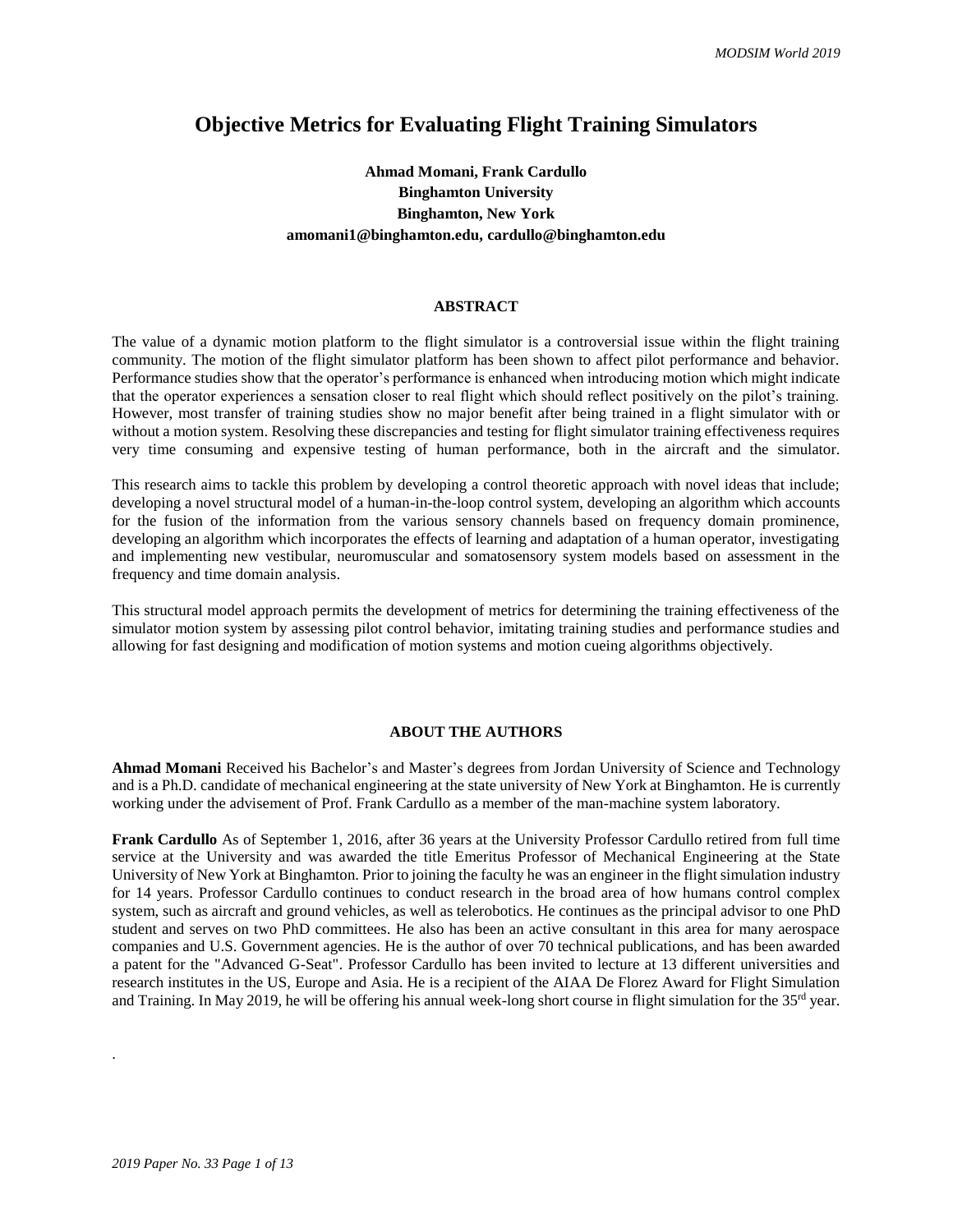# **Objective Metrics for Evaluating Flight Training Simulators**

# **Ahmad Momani, Frank Cardullo Binghamton University Binghamton, New York amomani1@binghamton.edu, cardullo@binghamton.edu**

## **INTRODUCTION**

There is a need to evaluate flight simulator elements independently of costly transfer of training studies which actually can never thoroughly completed. An example is determining the efficacy of a platform motion system in a flight simulator. The value of a dynamic motion platform to the flight simulator is a controversial issue within the flight training community. The motion of the flight simulator platform has been shown to affect pilot performance and behavior. Moreover, its ability to provide the operator with the appropriate motion cues is essential for pilot training or research. Unwanted cues can cause the operator to develop inappropriate control behavior strategies that are not useful or might be dangerous in real flight. Performance studies show that the operator's performance is enhanced when introducing motion which might indicate that the operator experiences a sensation closer to real flight which should reflect positively on the pilot's training. However, most transfer of training studies show no major benefit after being trained in a flight simulator with or without a motion system. Resolving these discrepancies and testing for flight simulator training effectiveness requires very time consuming and expensive testing of human performance, both in the aircraft and the simulator.

This paper reports on research which aims to tackle this problem by developing a control theoretic approach with novel ideas that include;

1) developing a novel structural model of a human-in-the-loop control system,

2) developing an algorithm which accounts for the fusion of the information from the various sensory channels based on frequency domain prominence,

3) developing an algorithm which incorporates the effects of learning and adaptation of a human operator,

4) investigating and implementing new vestibular, neuromuscular and somatosensory system models using frequency and time domain analyses.

This structural model approach permits the development of metrics for determining the training effectiveness of the simulator motion system, or any other simulator stimuli by measuring pilot control behavior.

#### **BACKGROUND**

The proposed control theoretic approach is in the form of a structural model of the human pilot/operator which contains blocks that mathematically represent different parts of the human perceptual and control action processes as well as the controlled vehicle. When designing man-machine systems it is assumed that the operator is having full attention to the task at hand, we can include other factors like distractions and tiresome in later research. Each block is studied and developed independently then merged in a way that simulates the overall human/vehicle operation. The output of some blocks may be analyzed, and the data used to understand the pilot behavior better. Figure 1 below shows a simplified version of the structural model where the pilot receives a reference signal based on the required task then applies the appropriate control action to the aircraft. The aircraft response to these control actions is then sensed by the pilot's different sensory systems which provide feedback that helps the pilot to control the aircraft in the desired task.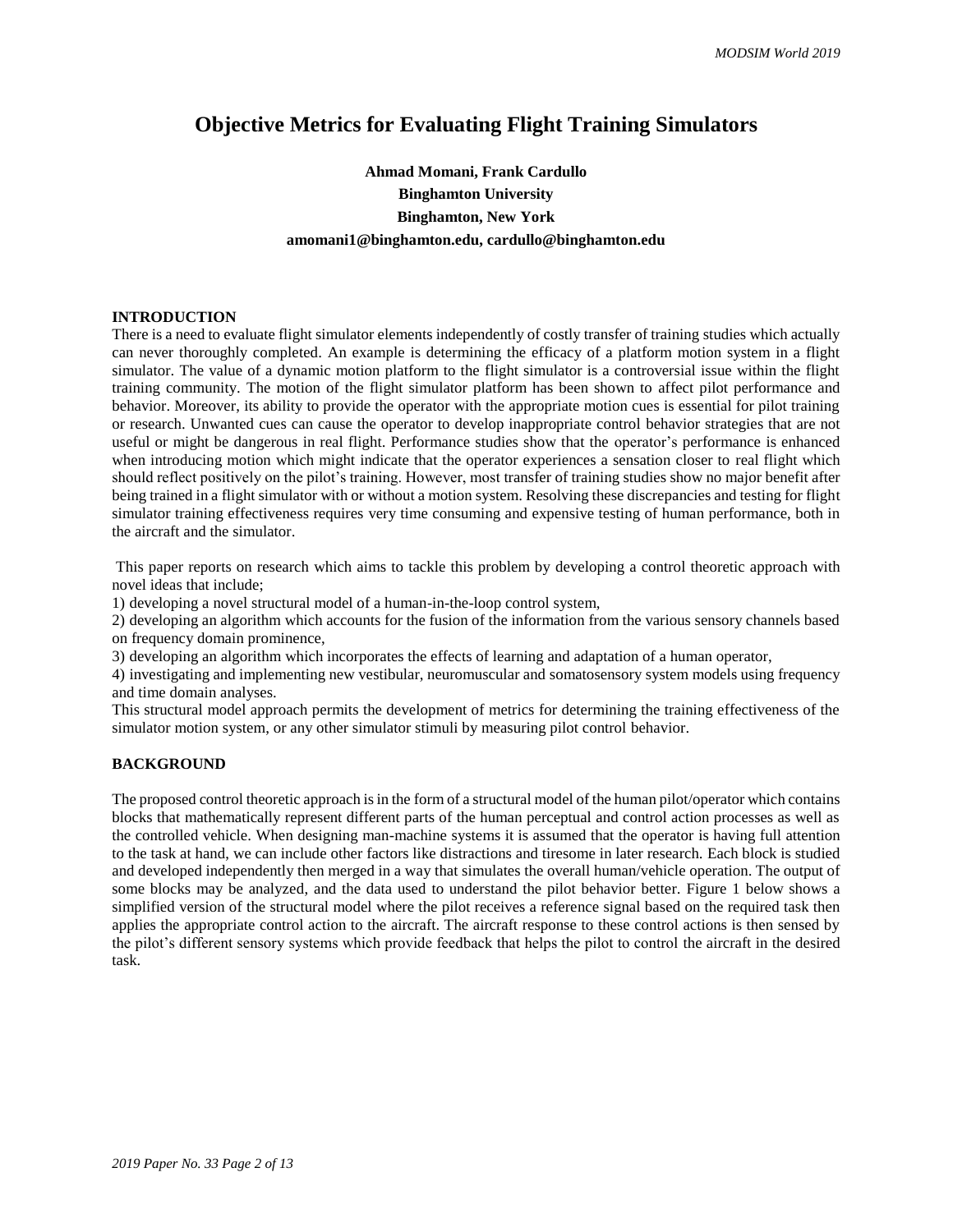

**Figure 1. Simplified Model of the Man-Machine System**



**Figure 2. Crossover Model**

The early concept of a mathematical model of the human pilot was introduced by McRuer (McRuer and Jex. 1967) in the form of the crossover model, the main idea behind it is the combined open loop human-vehicle input-output behavior will act as "K/jω-like" (as an integration) with a processing delay in the crossover frequency region. This model includes beside the human the controlled element dynamics (aircraft, aircraft controls, display dynamics, and manipulator dynamics) and the human is assumed to be a part of the closed-loop system where his actions evolved to a stable relationship with the controlled element due to sufficient practice. McRuer developed this model based on experiments, where the pilot performed a compensatory tracking task of random or pseudo-random input with the tracking error displayed on a CRT display in a fixed-base flight simulator (McRuer and Krendel, 1974). The parameters of the model (Crossover frequency ( $\omega$ c) and effective time delay ( $\tau$ e)) are selected for particular situations and represent how the human pilot adjust his behavior to fulfill stable closed loop characteristics.

$$
Y_p Y_c(j\omega) = \frac{\omega_c e^{-j\omega \tau_e}}{j\omega} \tag{1}
$$

The structural isomorphic operator model is an expansion of the crossover model (see Figure 2) which aims to unite various isolated elements of the human motor coordination, physiological understanding, and neuromuscular actuation systems, and treat these subsystems as compatible ones that work together to produce an output that can be validated by the experimental data of the whole human operator.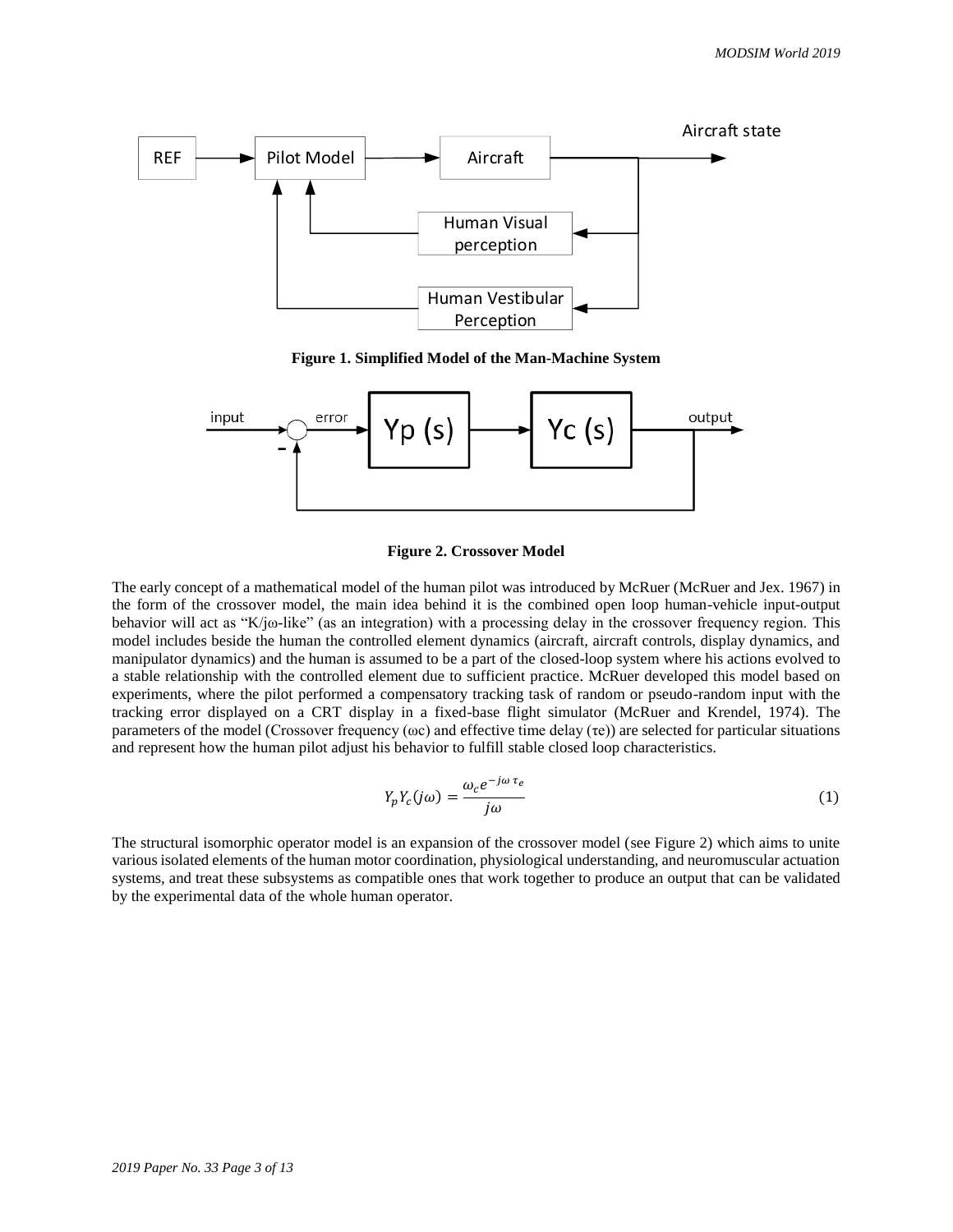

**Figure 3. Structural isomorphic model of the man-machine system (McRuer and Jex. 1967)**

Figure 4 shows a structural model of the human-simulator system, initially developed by Ronald Hess (Hess, 1985) which has been commonly used by previous researchers to get a general idea about the performance of the used motion system. This model contains linear models blocks that represent the human visual system, neuromuscular system, processing delay, and aircraft dynamics. Blocks that represent the flight simulator motion system in the vestibular system feedback path were added later by George and Cardullo (Cardullo, George, & Latham, 2006). The selection of these systems parameters is constrained, so the overall input-output relationship complies with the McRuer crossover model. The disadvantages of this structure that it is limited to a single axis motion and assumes a fully trained pilot, which makes it unfeasible for determining training effectiveness. Therefore, a new architecture was developed by building upon the structure of the McRuer and Hess structural models.



**Figure 4. Simplified - Modified Hess Model (Adapted from Cardullo et al., 2006)**

### **New Structural Model**

Our architecture is a structural model of the pilot and simulator system evolved from the work of McRuer (McRuer and Jex. 1967), Hess (Hess, 1985), Cardullo and George (Cardullo, George, & Latham, 2006). It was incumbent to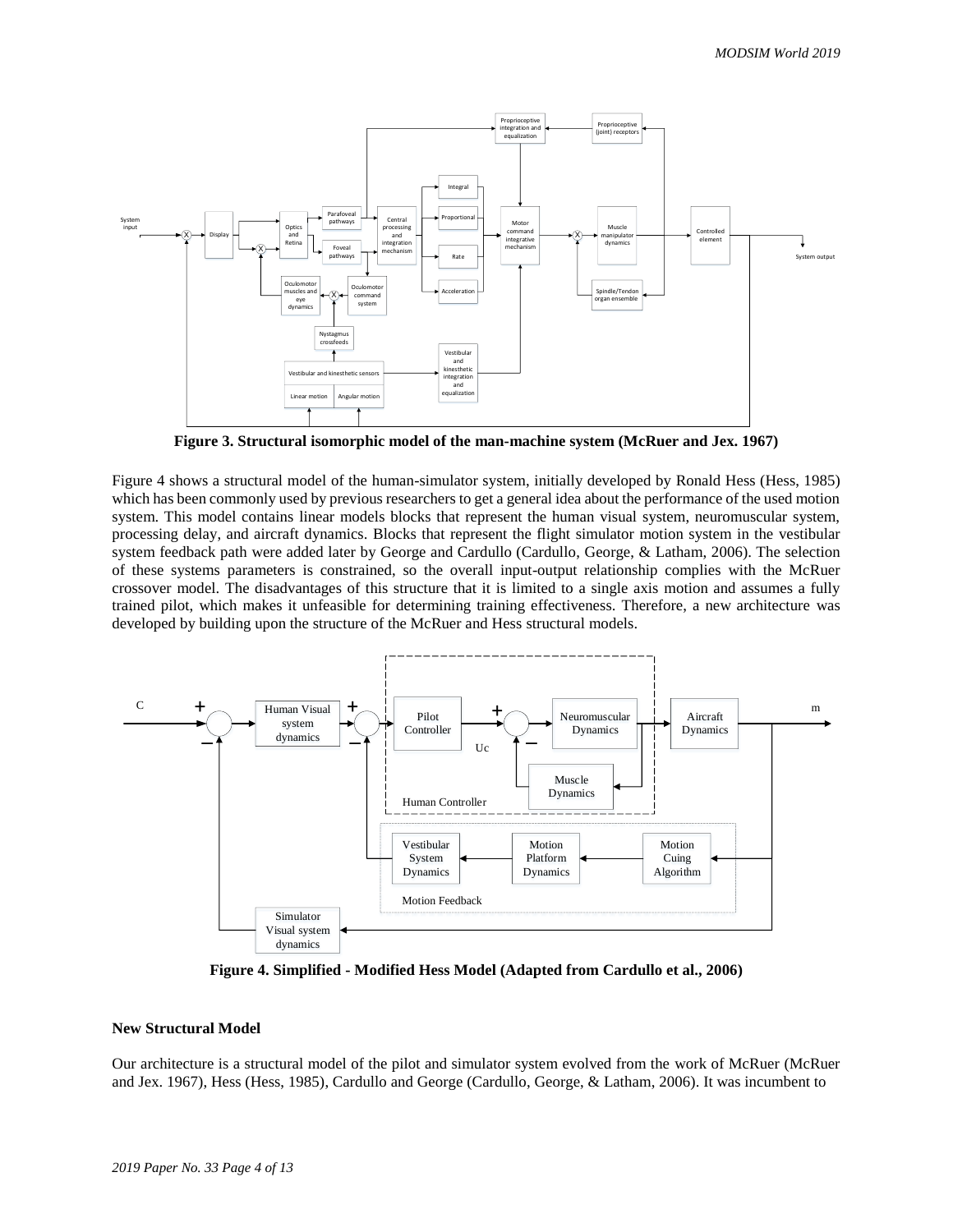

Figure 5. Detailed view of the man-machine system **Figure 5. Detailed view of the man-machine system**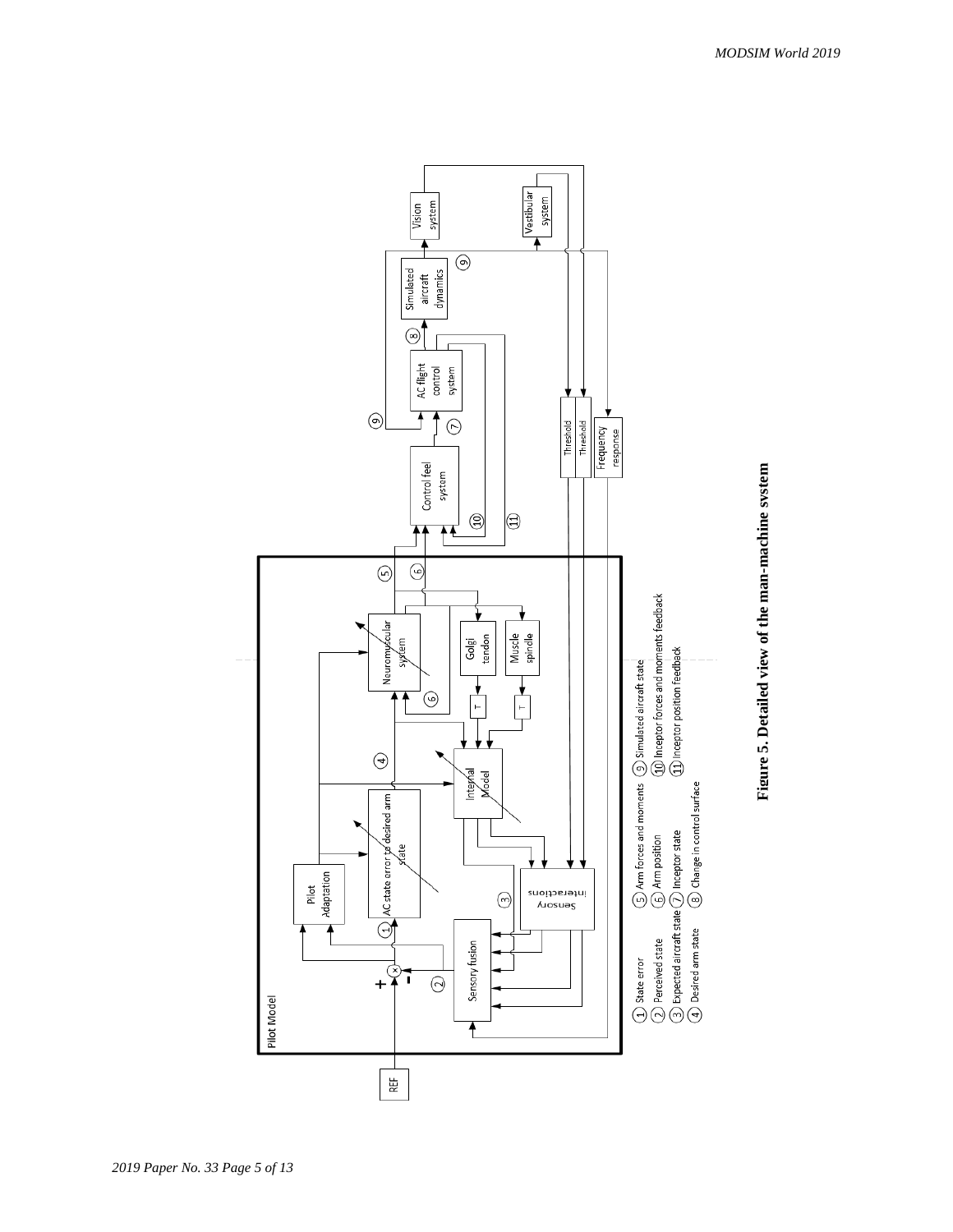incorporate the latest research on the dynamics of the vestibular and the neuromuscular systems to accomplish the goals of this research. In addition, the new architecture (Figure 5) includes the development of a sensory fusion algorithm which address the processing of information by humans. Another addition introduces an adaptation algorithm that modifies the parameters of the pilot model based on his/her behavior and represents the learning and training process uses the pilot's internal model of the aircraft dynamic response to effect control. In our structural model (figure 5), we compare the perceived state to the desired task, and the signal is used to activate the neuromuscular system. The neuromuscular system operates the feel system (e.g., aircraft inceptor and pedals) that control the aircraft, and used by the pilot's internal model of the aircraft, which is part of the pilot model and by which the pilot develops control strategy, to predict the aircraft state based on previous experience. The aircraft response stimulates the human sensory systems (vision system and vestibular system, etc.) and generates feedback to the feel system that stimulates the muscle spindles and Golgi tendons of the operator. All the sensory systems and internal model responses are aggregated together by a sensory fusion algorithm to generate the sensed state, which is processed to determine if the operator trusts his own sensed state. In addition, a learning and adaptation algorithm is employed to alter pilot behavior in response to those factors.

#### **New Vestibular Models**

The vestibular system is a complex one that combines mechanical, fluidic and neural systems that work together to provide information about the human motion to the central nervous system. Early models of the vestibular system treated it as a black box and relied on subjective data where a transfer function model was generated to represent the reported sensation by the human subject in response to a specific stimulus. Later Fernandez and Goldberg (Fernandez and Goldberg, 1971) (Goldberg and Fernandez, 1971) (Fernandez and Goldberg, 1976) recorded the afferent firing response of squirrel monkeys' semicircular canals and the otoliths, to objectively represent them by transfer functions. Recent research employs physics-based theoretical approaches to allow for further understanding of its inner working.

#### **Semicircular canal models**

For the developed structural model, the Rabbitt and Damiano semicircular canals model and Grant, Huang, and Cotton otolith model were used to represent the components of the vestibular system (Momani and Cardullo. 2018). Rabbitt and Damiano (Rabbitt and Damiano, 1992) (Damiano and Rabbitt, 1996) (Damiano, 1999) (Rabbitt, 1999) took into account the effect of semicircular canals geometry (Ifediba et al., 2007) to construct a three dimensional model that record the influence of any motion on all the canals simultaneously. We can write the governing equation that describes the system as:

$$
M\frac{d^2\vec{Q}}{dt^2} + C\frac{d\vec{Q}}{dt} + K\vec{Q} = \vec{F}
$$
 (2)

Where  $\vec{Q} = [Q_{HC}^e Q_{AC}^e Q_{AC}^e Q_{AC}^c Q_{AC}^c Q_{BC}^c]'$  is the volumetric displacement vector and represent the volumetric displacement of the endolymph and cupula within the horizontal, anterior, and posterior semicircular canals,  $\vec{F}$  =  $[F_{HC}^e$   $F_{AC}^e$   $F_{HC}^e$   $F_{AC}^c$   $F_{FC}^c$ ]' is the force vector and represents the force acting on the endolymph and cupula within the horizontal, anterior, and posterior semicircular canals, M is the mass matrix, C is the damping matrix, and K is the stiffness matrix. Let  $X = [\vec{Q} \quad \vec{Q}]^T$ ,  $Y = [\vec{Q}]^T$  then Equation (1) can be rewritten in state space form as:

$$
\dot{X}_{12\times1} = \begin{bmatrix} 0 & I \\ -M^{-1}K & -M^{-1}C \end{bmatrix}_{12\times12} X_{12\times1} + \begin{bmatrix} 0 \\ M^{-1} \end{bmatrix}_{12\times6} \vec{F}_{6\times1}
$$
\n
$$
Y_{6\times1} = \begin{bmatrix} I_{6\times6} & 0_{6\times6} \end{bmatrix}_{6\times12} X_{12\times1}
$$
\n(3)

Rabbitt and Damiano model has an advantage for its treatment of the semicircular canal as one system under 3D movements.

#### **Otolith models**

Grant, Huang, and Cotton (Grant, Huang, and Cotton, 1994) included in their model the effect of the otolith gel layer viscoelasticity which will yields a set of non-dimensional governing equations which provides a physically plausible response when compared to their previous research. They derived a transfer function from these equations that relate the deflection of the otolithic layer ( $\delta_0$ ) to the head acceleration (A). The parameters R, M,  $\epsilon$  represent the dimensionless density, viscosity, and elasticity respectively.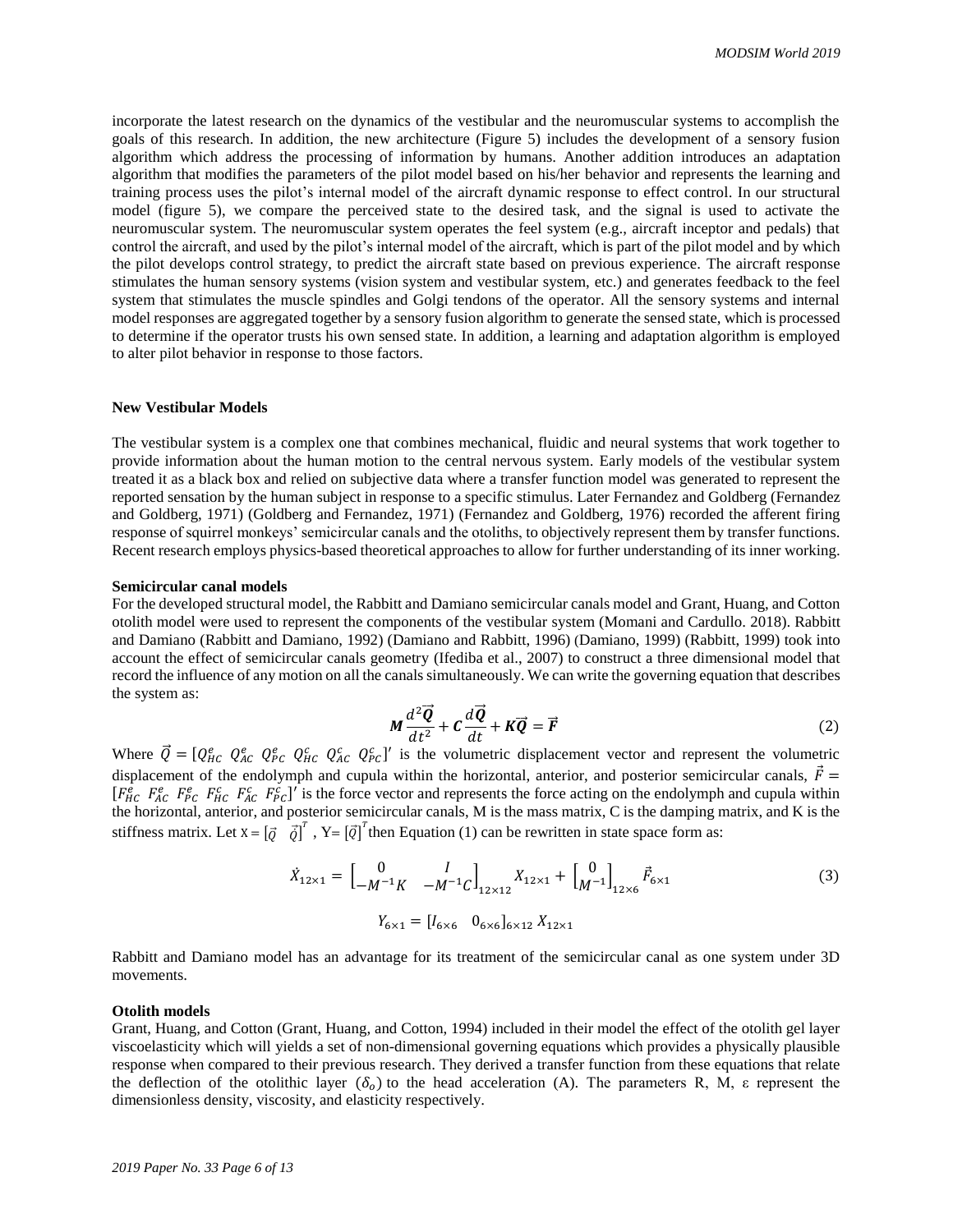$$
\frac{\delta_o(s)}{A(s)} = \frac{(1-R)}{s\left[s + \sqrt{Rs} + \left(\frac{\epsilon}{s} + M\right)\sqrt{\frac{Rs}{\frac{\epsilon}{s} + M}} \coth\left(\sqrt{\frac{Rs}{\frac{\epsilon}{s} + M}}\right)\right]}
$$
(4)

This model is preferred because it allows flexibility when dealing with the parameters of the system, permitting us to account for variations among different subjects.

These implementations include only cupula and otolith dynamics. Neural processing and thresholds needed to be added

#### **New Neuromuscular Models**

Another update of the pilot model includes a new model of the neuromuscular system. Previous models treated the neuromuscular system as a second-order model with parameters selected to make the overall model comply with McRuer crossover model. This approach is not compatible with our objectives since it assumes a fully trained pilot and its output may include a contribution from other systems (Kistemaker and Rozendaal, 2011) (Mulder et al., 2017). The parameters of the neuromuscular system and others can be altered and still comply with the crossover rule, however, the output of the neuromuscular system will change, making data collected from it unusable. Suitable neuromuscular model should depend on the physiology of the human muscles, and its parameters are independent of variations in other parts of the human model.

Magdaleno and MCRuer investigated the earliest model that discussed the neuromuscular system. They did a series of subjective and objective tests to obtain a transfer function that describes the combined dynamics of the muscle and the manipulator, and transfer functions of the spindle and joint sensors feedback. The values of the system parameters vary with task and manipulator type. (Stanco, Cardullo, Houck, Grube and Kelly, 2013)



**Figure 6. Neuromuscular System by Magdaleno and McRuer**

Hess in his structural model, used a second-order transfer function to describe the dynamics of the neuromuscular system as a spring-damper system with a muscle spindle and Golgi tendon feedback. He chose the model parameters so that the open loop pilot-vehicle dynamics comply with the crossover model around 2 rad/sec. (Stanco, Cardullo, Houck, Grube and Kelly, 2013)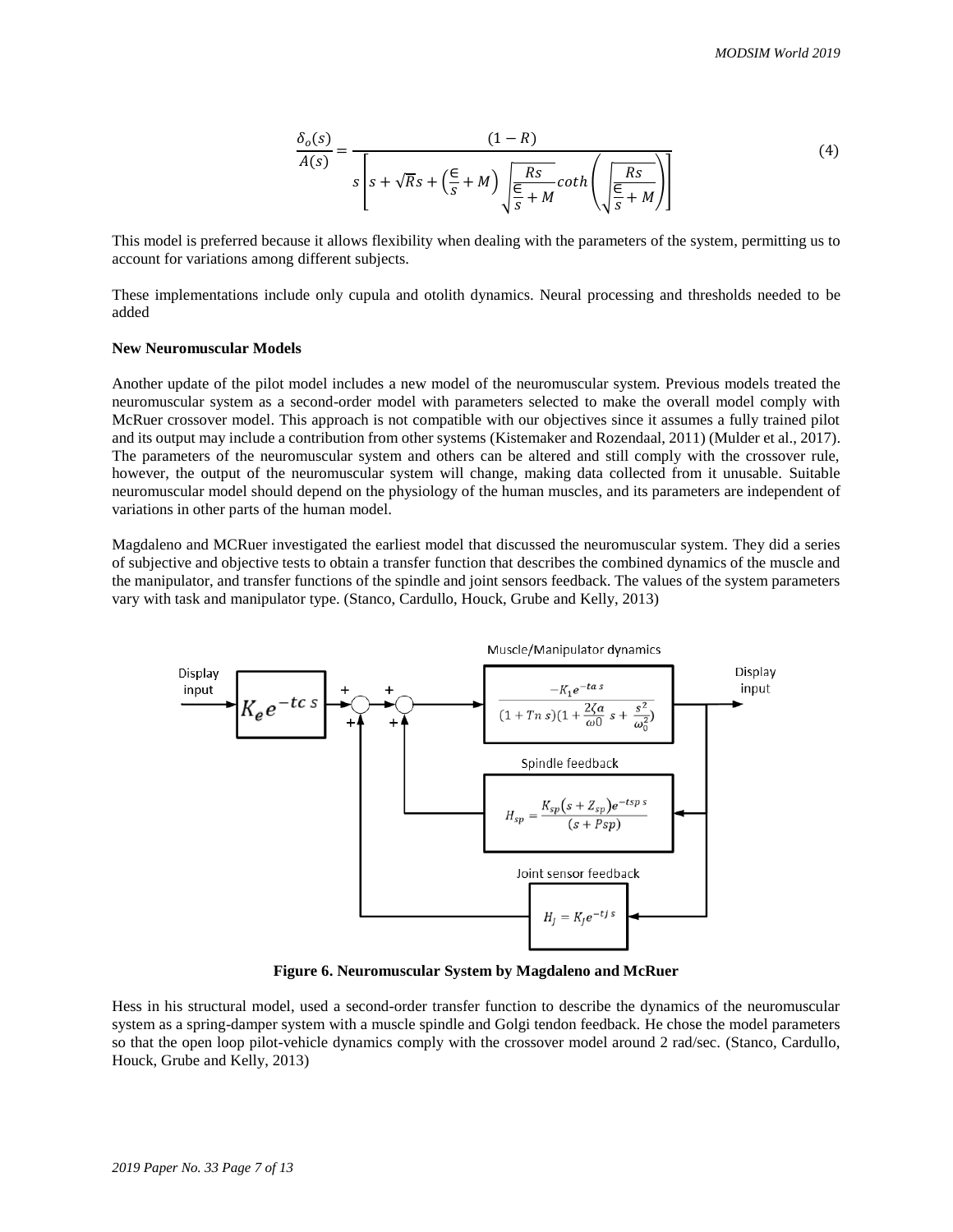Schouten [Hosman, Cardullo, and Abbink 2010] developed a model that describes the dynamics of a one degree of freedom joint with antagonist flexor and extensor muscles assumed as one musculoskeletal system, and explain its interaction with external forces. Figure 7 shows the components of the model. (Stanco, Cardullo, Houck, Grube and Kelly, 2013)



**Figure 7. Schouten Neuromuscular Model**

The literature presents a number of neuromuscular models based on the Hill-model approach which were considered for inclusion in the structural model (Winters and Stark, 1985) (Van Paasen, Van Der Vaart and Mulder 2004) (Van der Helm and Rozendaal 2000). The Tahara model (Tahara et al., 2005) (Tahara et al., 2009) for arm reaching movement in the horizontal plane can be used to represent the human arm dynamics controlling the aircraft motion inceptor, and thereby accounting for the nonlinear behavior of muscles combined with the dynamics of the skeletal system. It also describes the sensory-motor control problem based on the theory of stability that does not rely on inverse kinematics or optimization theory in a way that imitates the human response.



 **components (Tahara et al., 2005)**



This model consists of two parts: the dynamic equations of the skeletal system (upper arm and forearm) where the shoulder and elbow joints are assumed to work as revolute joints, and the neuromuscular system presented by the six muscles shown in figure 8 ( $l_1$ : shoulder flexor,  $l_2$ : shoulder extensor,  $l_3$ : elbow flexor,  $l_4$ : elbow extensor,  $l_5$  double joint flexor,  $l_6$ : double-joint extensor). The forces produced by the muscles are calculated using the Hill model and is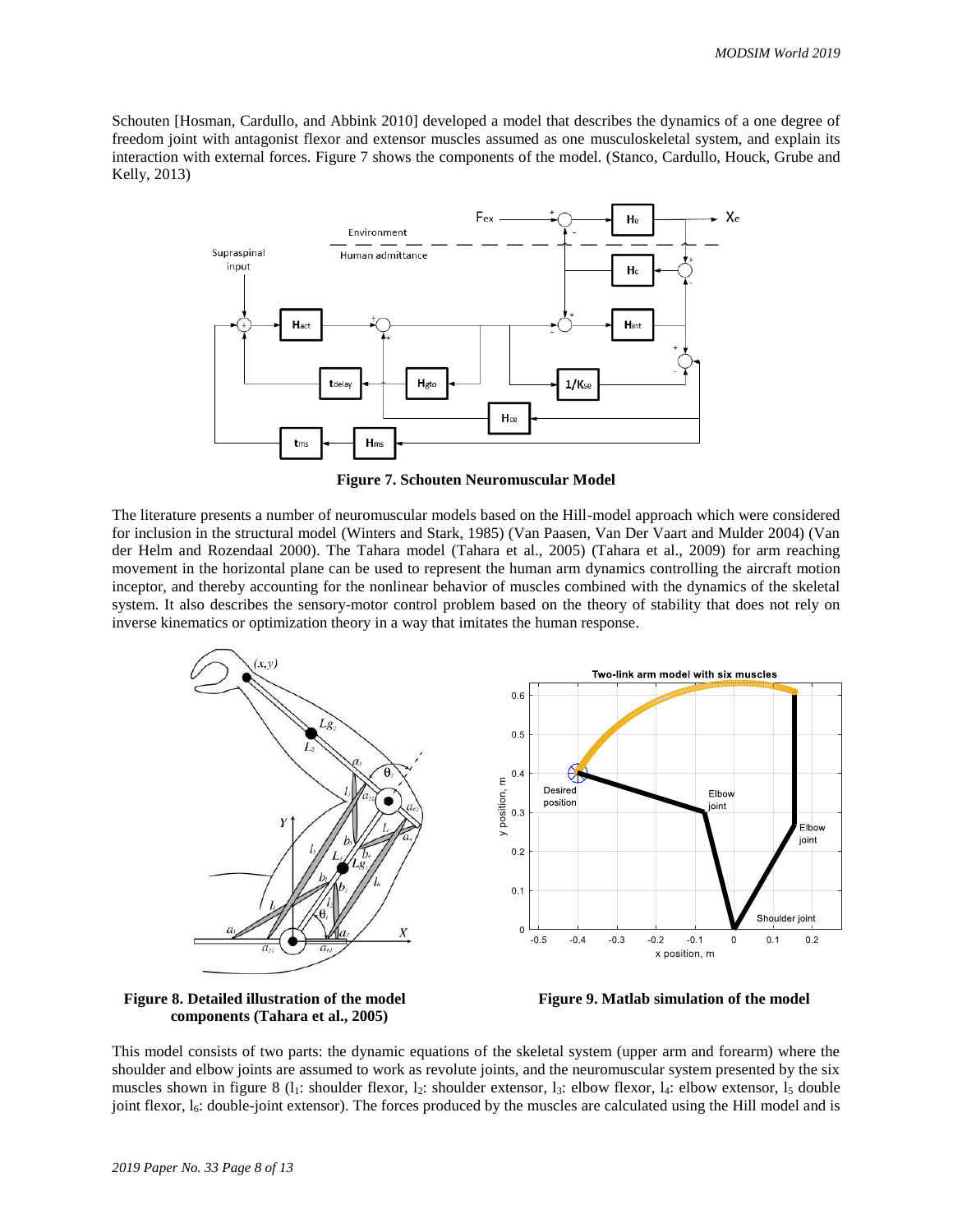a function of the activation signal coming from the central nervous system, the forces will generate torques around the shoulder and elbow joints allowing the arm to move. The relation between muscle forces and joint torques are expressed using the principle of virtual work and the muscle space to joint space Jacobian. The torques then used as an input along with external forces acting on the hand by the inceptor to the skeletal dynamic model which is integrated to calculate the joint angles and by extension the hand position.

#### **New Sensory Fusion Algorithm**

In previous pilot models, the cues from different sensory systems are aggregated using simple summation and gains to represent the perceptual processing. However, this approach selects these gains to conform to the crossover model and does not represent the way human process his sensory information in real life. Our approach takes advantage of state of art fusion algorithms to describe the processing of the sensory cues in a way that more resembles the human. There have been a number of approaches to the solution of this problem.

The Kalman filter is an optimal estimation algorithm that utilizes a recursive method from probability theory to optimally estimate its unknown state of a dynamic system based on its mathematical model and sensory information and can be used here to estimate the overall sensed state. Previous Kalman filter models also do not incorporate the use of the pilot's internal model, or they use it in a way that represents the sensory systems instead of the aircraft. Adding the internal model gives our architecture a way to describe the learning process during training where the internal model represents the pilot understanding of the aircraft, which will be updated over time by an adaptive algorithm alongside the neuromuscular model to optimize the performance. The fusion algorithm should also take into account the contribution of different sensory systems to the overall sensed state. Different sensory systems dominate the motion perception process at different frequencies. Using the Kalman filter as a fusion method is well established in the literature, and it incorporates the use of the internal model in its structure. Varying covariance values as a function of system frequncey can alter the contribution of the sensors.

Figure 10 below shows the basic concept of a new approach using Kalman filter as a sensory fusion algorithm where the neuromuscular output along with the internal model of the aircraft is used to predict the aircraft state, and this value is corrected using the information coming from different sensory systems. While we can use Kalman filter as sensory fusion algorithm, it was designed as a state estimation method, so some modifications to its structure (sequential or parallel) are required to allow for that.



**Figure 10. Kalman Filter as Sensory Fusion Algorithm in Man-Machine System**

Since the band pass of the various sensory systems is different it is perhaps important to employ a fusion algorithm that accounts for this. Another approach that we can use for sensory fusion is by relying on fuzzy logic theory where we determine the contribution of each sensory system to the overall sensed state by a set of membership functions that describe each system magnitude as a function of frequencies. Figure 11 shows a notional example of such systems. At a specific frequency, we calculate the contribution of each system then the values of from each system are aggregated using the rules of the fuzzy inference system to calculate the magnitude of the relative contribution of each system.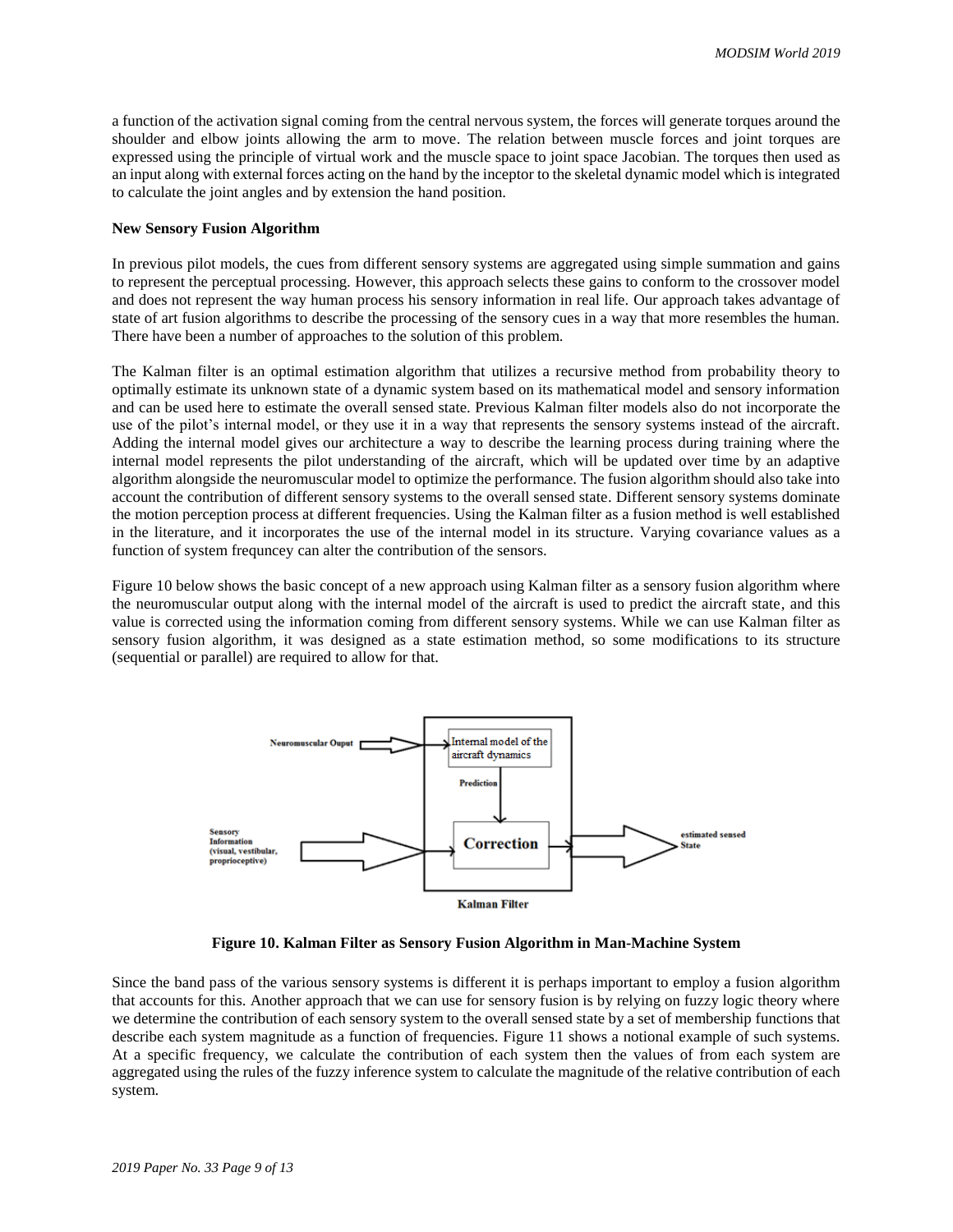

**Figure 11. Notional presentation of the relative band pass of the various receptors**

### **ANALYSIS OF THE DATA**

Each element of the structural model has been executed individually (except for fusion and learning) and has produced credible results. Once we completed the additional blocks in the structural model we will execute the entire model with test cases that use simple reference inputs, and the outputs will be analyzed to determine if the operator behavior is consistent with predicted behavior (see figure 12 for context). Each path in figure 12 can be represented by our structural model, the upper path uses the model of the aircraft dynamics and the lower path uses the model of the flight simulator motion system. Upon validation of the structural model we will accomplish the evaluation of a motion cueing algorithm. We will evaluate the cueing algorithm performance in the context of our new structural model which allows us to optimize the systems that are located in the model feedback path, based on the human control behavior. Evaluating the cueing algorithm and discriminating its effect will be done at the behavioral level of the pilot (see figure 12). Pilot behaviour (performance and workload) can be objectively measured in the simulator and compared to the behavior elicited in actual flight, showing how well and how hard the operator can control a specific task. The operator control behavior will be recorded then be analyzed using various time domain and frequency domain techniques, to determine the behavioral fidelity of the pilot in the simulator. The simulation can be conducted with and without a motion system to demonstrate its effect on the pilot's performance and training effectiveness. We will execute the model with realistic flight dynamics and therefore realistic motion information provided to the operator as well as with the motion platform with typical dynamics and the various cueing algorithms thereby illustrating the effectiveness of the cueing environment.

We will evaluate the effectiveness of motion cueing in two ways based on imitating training studies and performance studies. In the first method the pilot model will initially be trained with the motion cueing algorithm and motion system in the feedback loop until it reached its training asymptote, then the resulted pilot model will be trained with the aircraft model until the training asymptote is reached again as seen in figure 13. The values of  $\Delta P$ ,  $\Delta t$  represent the difference between training asymptotes and the time needed to be fully trained after transferring from training in a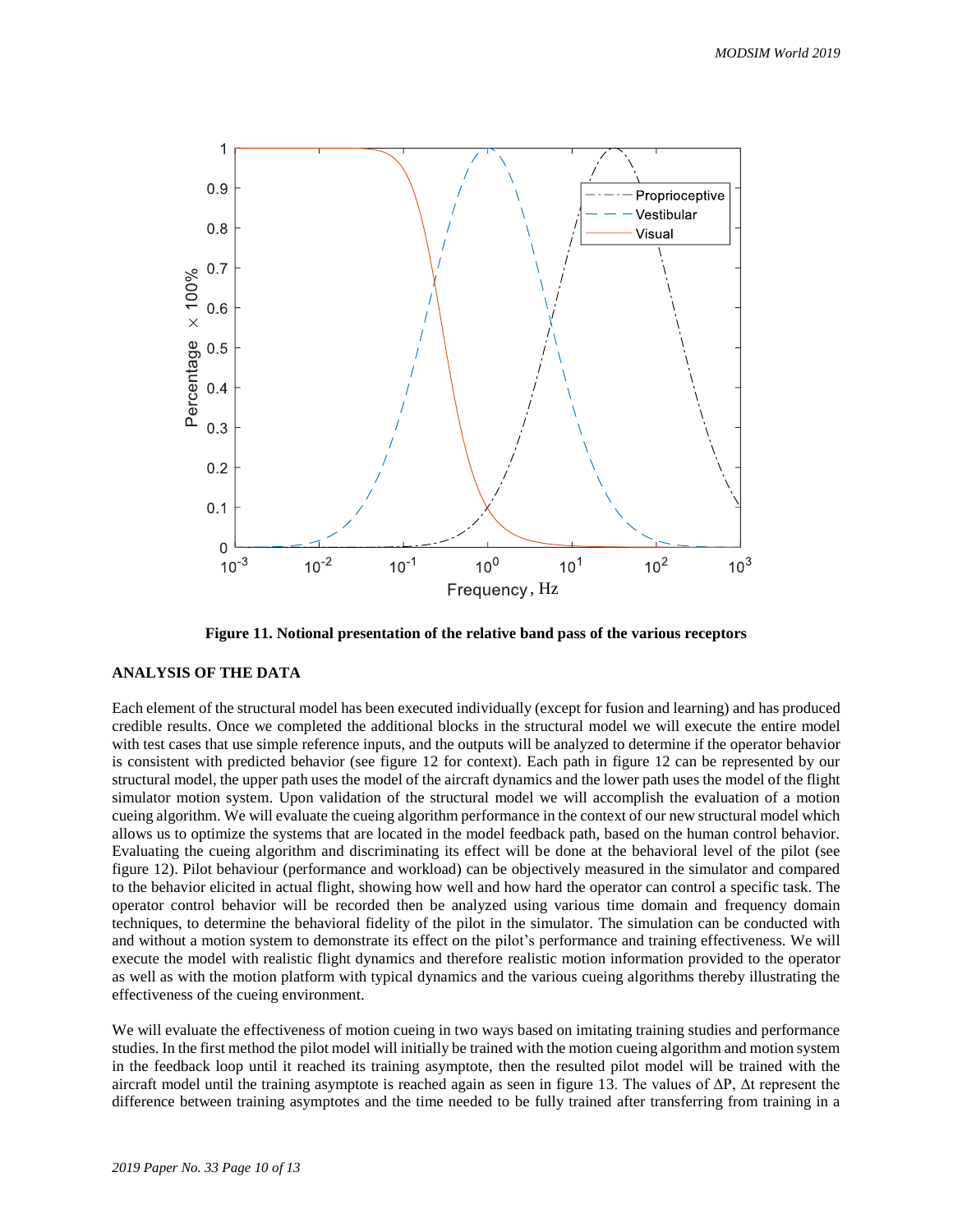flight simulator to training in aircraft. These values represent how well, and how fast the pilot can train in the flight simulator, and modifying the parameters of the motion system allow us to minimize these values.



**Figure 12. Virtual Environment Fidelity**



The second evaluation method mimics the performance studies. The initial pilot model is trained in parallel within the aircraft and flight simulator environment until they both reach their training asymptote. The area between the two curves (Figure 14) represents the performance of the motion system of the flight simulator which increases as the area value decrease.

## **CONCLUSION**

Completing our objective metric architecture by integrating all its components and execute an evaluation of a linear and nonlinear motion cueing algorithms will allow for fast designing and modifying of motion systems objectively, which will result in better motion cueing and better-trained pilots. Furthermore it will enhance the production process of flight simulators greatly, cutting costs and save the time of various engineers and pilots who attempt to determine its fidelity in a subjective and vague process.

A major point of this proposed metric is that it can be extended to other man-machine applications besides flight simulator where the output of the human operator can be analyzed by various methods which allow mimicking the human operator and enhance the performance of different systems that are controlled by a human (e.g., vehicle design, autonomous vehicles, flight controls, surgical robots). Also other subsystem characteristics of the simulator; e.g.,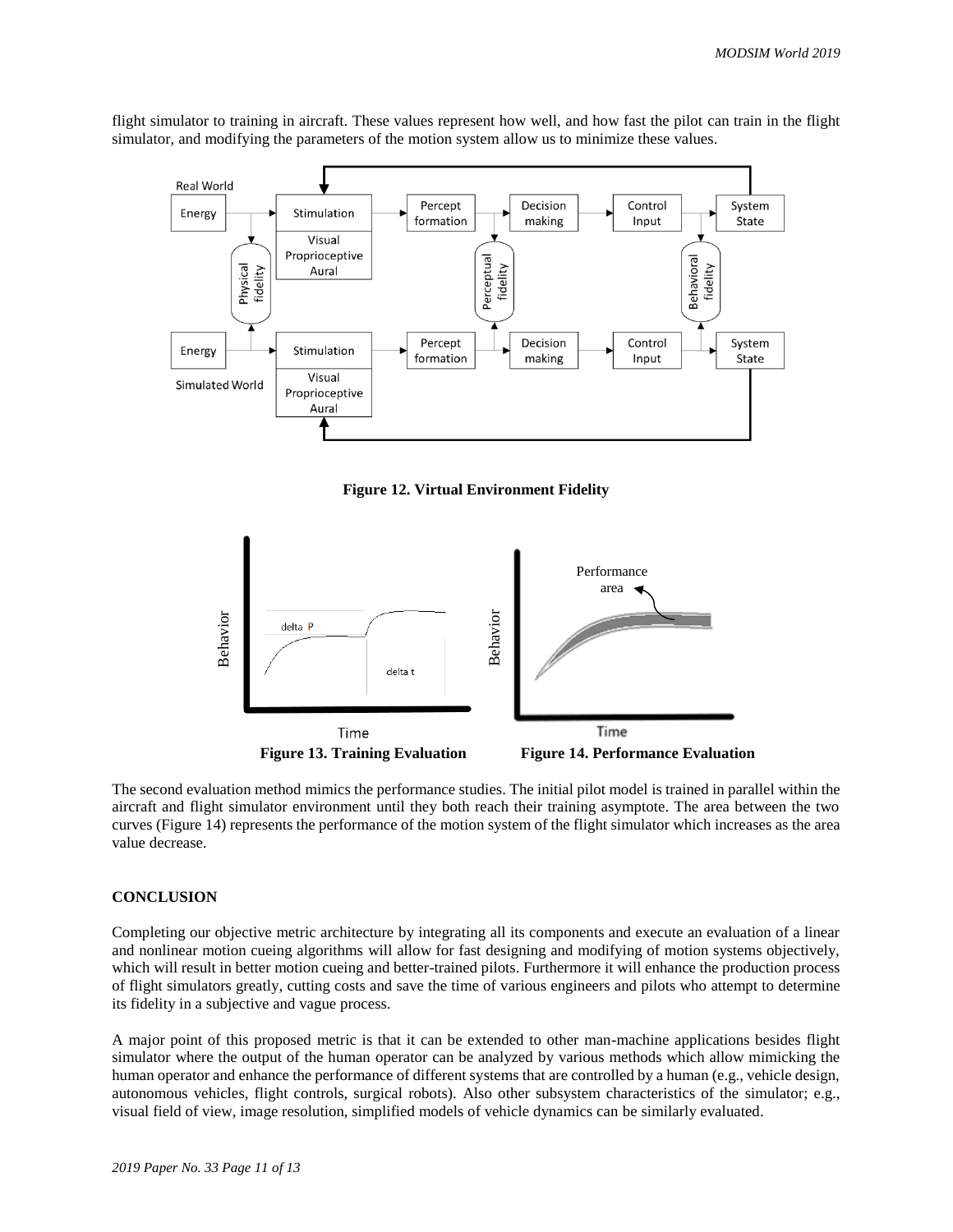#### **ACKNOWLEDGMENTS**

This work was partially financially supported by a Link Foundation Modeling, Simulation and PhD Training Fellowship. The authors are very grateful for their aid.

#### **REFERENCES**

Cardullo, F., George, G., & Latham, R. (2006). Force Cueing Technology Integration and Feedback Metrics to Improve DMO Simulator Effectiveness.

Damiano, E. R., & Rabbitt, R. D. (1996). A singular perturbation model of fluid dynamics in the vestibular semicircular canal and ampulla. *Journal of Fluid Mechanics*, *307*, 333-372.

Damiano, E. R. (1999). A poroelastic continuum model of the cupula partition and the response dynamics of the vestibular semicircular canal. Journal of biomechanical engineering, 121(5), 449-461.

Fernandez, C., & Goldberg, J. M. (1971). Physiology of peripheral neurons innervating semicircular canals of the squirrel monkey. II. Response to sinusoidal stimulation and dynamics of peripheral vestibular system. *Journal of neurophysiology*, *34*(4), 661-675.

Fernandez, C., & Goldberg, J. M. (1976). Physiology of peripheral neurons innervating otolith organs of the squirrel monkey. I. Response to static tilts and to long-duration centrifugal force. *Journal of neurophysiology*, *39*(5), 970- 984.

Fernandez, C., & Goldberg, J. M. (1976). Physiology of peripheral neurons innervating otolith organs of the squirrel monkey. II. Directional selectivity and force-response relations. *Journal of neurophysiology*, *39*(5), 985-995.

Fernandez, C., & Goldberg, J. M. (1976). Physiology of peripheral neurons innervating otolith organs of the squirrel monkey. III. Response dynamics. *Journal of neurophysiology*, *39*(5), 996-1008.

Goldberg, J. M., & Fernandez, C. (1971). Physiology of peripheral neurons innervating semicircular canals of the squirrel monkey. I. Resting discharge and response to constant angular accelerations. *Journal of neurophysiology*, *34*(4), 635-660.

Goldberg, J. M., & Fernandez, C. (1971). Physiology of peripheral neurons innervating semicircular canals of the squirrel monkey: III. Variations among units in their discharge properties. *Journal of Neurophysiology*, *34*(4), 676- 684.

Grant, J. W., Huang, C. C., & Cotton, J. R. (1994). Theoretical mechanical frequency response of the otolithic organs. *Journal of vestibular research: equilibrium & orientation*, *4*(2), 137-151.

Hess, R. A. (1985). A model-based theory for analyzing human control behavior. *in Advances in Man-Machine Systems Research*, *2*, 129-175.

Hosman, R., Cardullo, F., & Abbink, D. (2010, August). The Neuromuscular System. In AIAA Modeling and Simulation Technologies Conference (p. 8354).

Ifediba, M. A., Rajguru, S. M., Hullar, T. E., & Rabbitt, R. D. (2007). The role of 3-canal biomechanics in angular motion transduction by the human vestibular labyrinth. *Annals of biomedical engineering*, *35*(7), 1247-1263.

McRuer, D. T., & Jex, H. R. (1967). A review of quasi-linear pilot models. *IEEE transactions on human factors in electronics*, (3), 231-249.